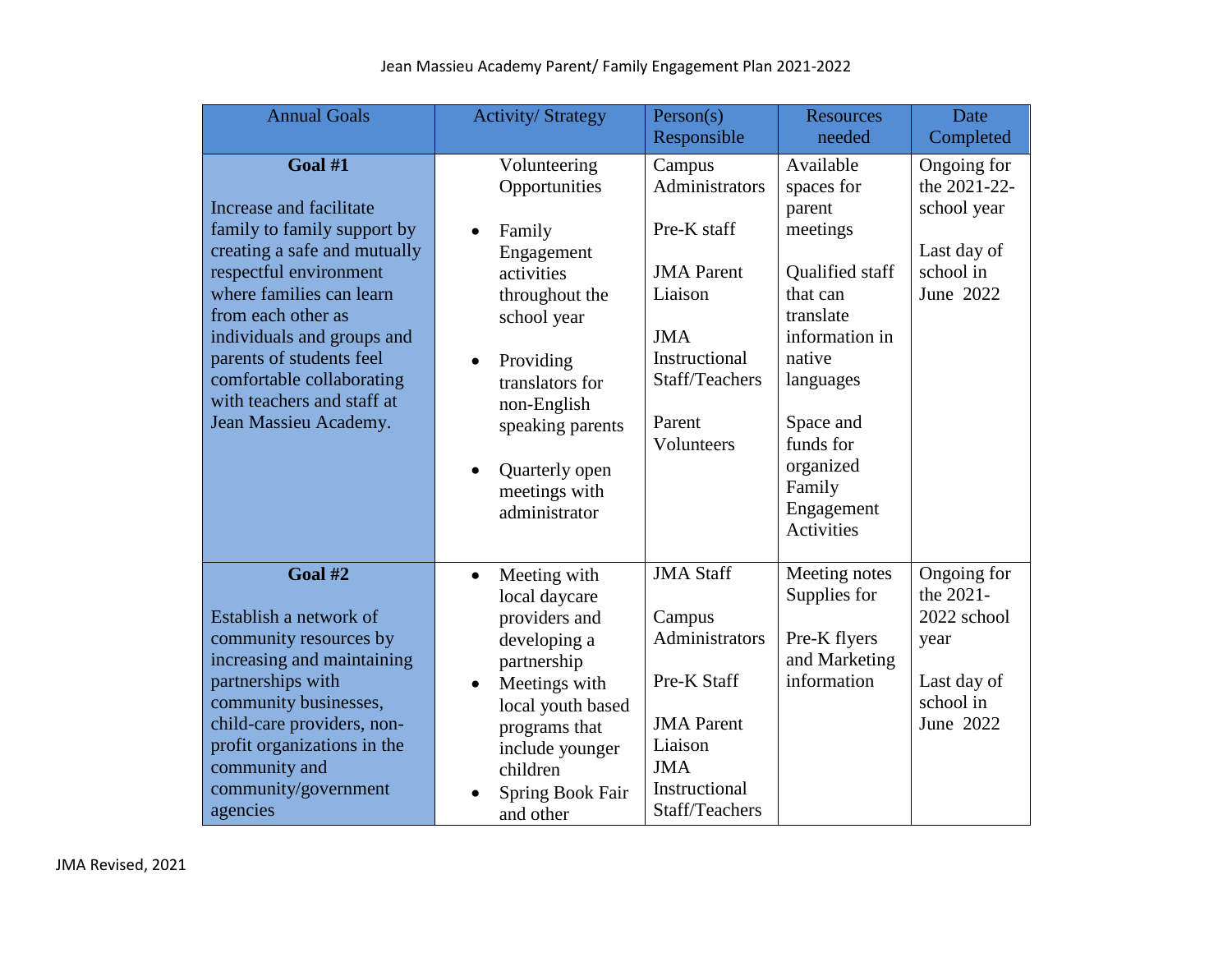| activities that will                 | <b>JMA Staff</b>  |
|--------------------------------------|-------------------|
| be open to the                       |                   |
|                                      |                   |
| community                            | Campus            |
| Pre-K / Kinder<br>$\bullet$          | Administrators    |
| Roundup                              |                   |
| <b>Attending Legacy</b><br>$\bullet$ | Pre-K Staff       |
| of Women                             |                   |
| Community                            | <b>JMA</b> Parent |
| Luncheon                             | Liaison           |
| Local law<br>$\bullet$               |                   |
| enforcement and                      | <b>JMA</b>        |
| fire departments                     | Instructional     |
|                                      | Staff/Teachers    |
| to give                              |                   |
| information to                       |                   |
| parents                              |                   |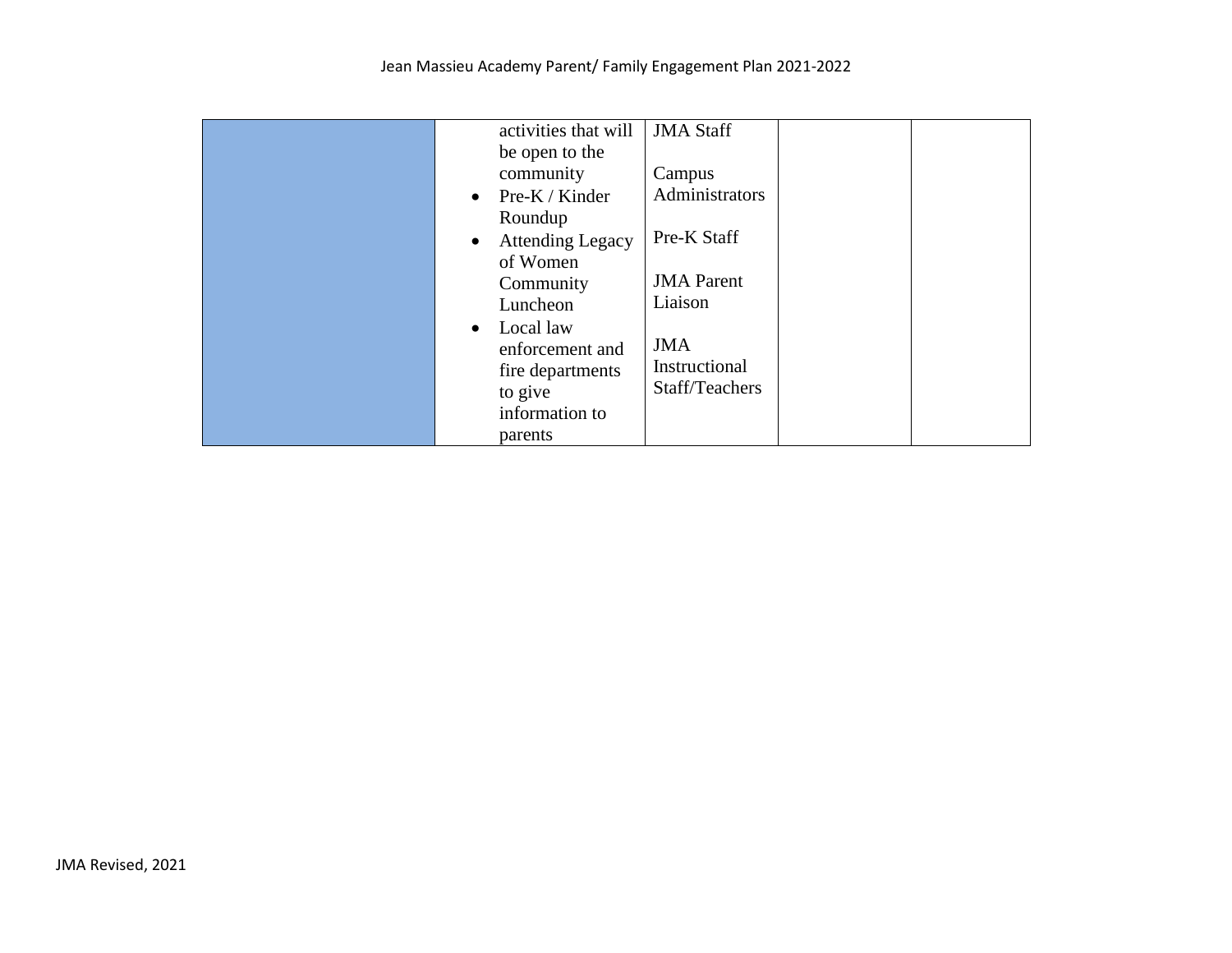| Goal #3                      | Continue with<br>$\bullet$         | Pre-K staff          | <b>Frog Street</b>       | August 2021  |
|------------------------------|------------------------------------|----------------------|--------------------------|--------------|
|                              | <b>Frog Street Press</b>           |                      | Press                    |              |
| Equip families with tools    | Pre-K curriculum                   | <b>JMA</b> staff     | curriculum               | October 2021 |
| and resources to enhance     | with home                          |                      |                          |              |
| and extend learning from     | activities for                     | Campus               | Partnership              | Ongoing      |
| school to home to            | families                           | administrators       | with Scholastic          | throughout   |
| strengthen partnerships      | <b>Fall Family</b><br>$\bullet$    |                      | <b>Books</b>             | the 2021-    |
| between parents/guardians    | Festival                           | Campus               |                          | 2022 school  |
| and all stakeholders at Jean | Spring Book Fair<br>$\bullet$      | Activity             | Materials for at         | year         |
| <b>Massieu Academy</b>       | and a reading                      | <b>Planning Team</b> | home activities          |              |
|                              | lunch with a                       |                      |                          |              |
|                              | parent                             | <b>JMA</b> Parent    | Meeting                  |              |
|                              | Providing home                     | Liaison              | agenda/notes             |              |
|                              | learning activities                |                      | Information              |              |
|                              | for families to                    | <b>LPAC</b>          | sheet for                |              |
|                              | engage in at home                  |                      | parents                  |              |
|                              | with children                      | <b>JMA</b>           |                          |              |
|                              | through                            | Instructional        | Supplies for             |              |
|                              | information                        | Staff/Teachers       | parents/student          |              |
|                              | presented in                       |                      | s for                    |              |
|                              | newsletters in                     |                      | engagement<br>activities |              |
|                              | English/Spanish,                   |                      |                          |              |
|                              | online                             |                      | Flyers /                 | March 2022   |
|                              | technology, social                 |                      | handouts for             |              |
|                              | media,                             |                      | parents                  |              |
|                              | parent/family                      |                      |                          |              |
|                              | teacher                            |                      | School                   | April 2022   |
|                              | conferences                        |                      | Quarterly                |              |
|                              | <b>Reading Across</b><br>$\bullet$ |                      | Newsletter               |              |
|                              | America/Dr.<br><b>Seuss</b>        |                      |                          |              |
|                              |                                    |                      |                          |              |
|                              | Doughnuts for                      |                      |                          | Ongoing      |
|                              | Dad                                |                      |                          | activities   |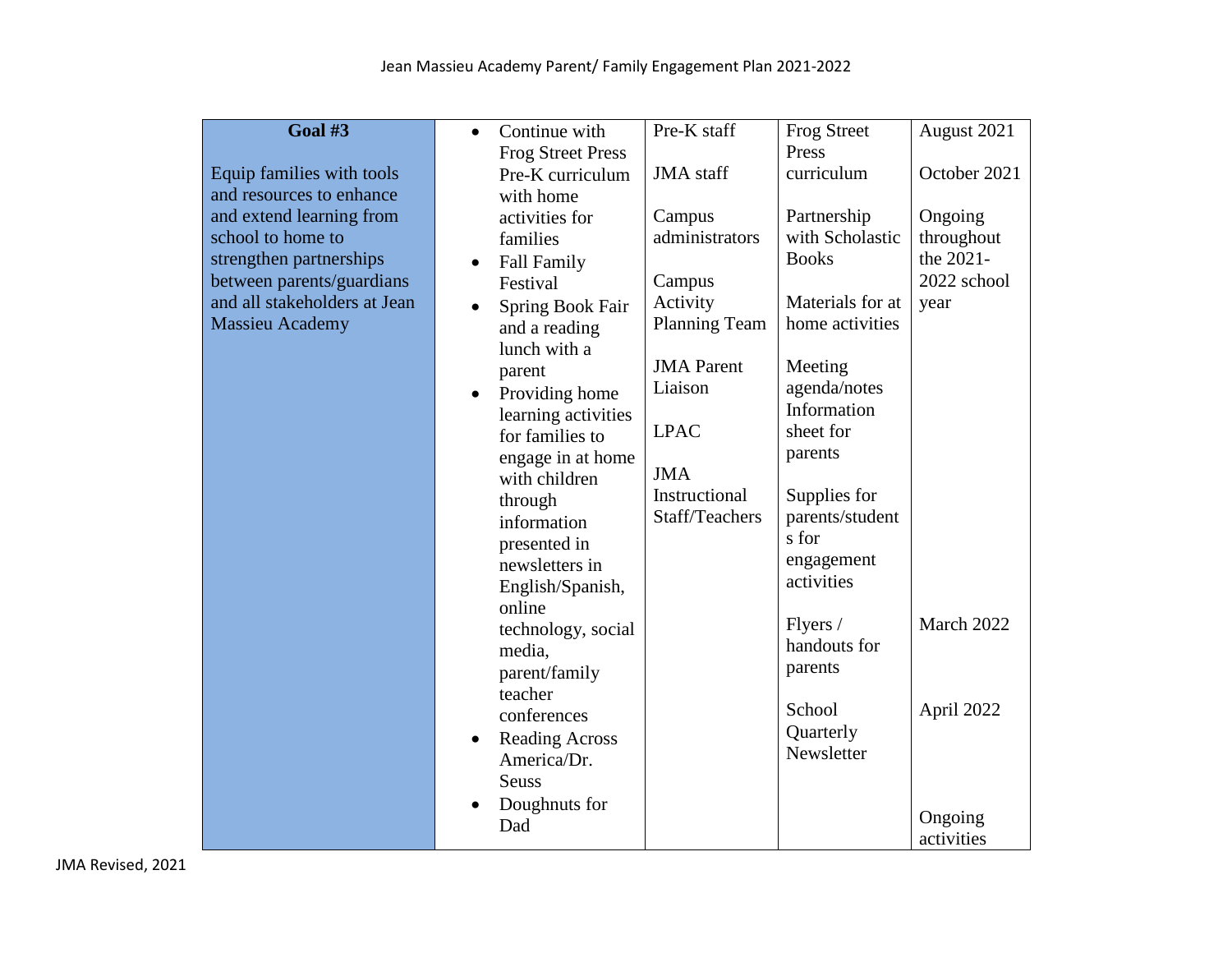|                                                                                                                                                                                              | Muffins for Mom<br>$\bullet$<br>Open House<br>$\bullet$<br>Meet the Teacher<br>Coffee &<br>$\bullet$<br>Conversations<br>with the principal<br>and<br>administrative<br>staff                            |                                                                                                 |                                                                                                                           | throughout<br>the 2021-<br>2022 school<br>year                               |
|----------------------------------------------------------------------------------------------------------------------------------------------------------------------------------------------|----------------------------------------------------------------------------------------------------------------------------------------------------------------------------------------------------------|-------------------------------------------------------------------------------------------------|---------------------------------------------------------------------------------------------------------------------------|------------------------------------------------------------------------------|
|                                                                                                                                                                                              |                                                                                                                                                                                                          |                                                                                                 |                                                                                                                           |                                                                              |
| Goal #4<br>Increase family participation<br>in decision making,<br>developing, adopting and<br>implementing identified<br>goals or needs that target the<br>increase of family<br>engagement | Developing and<br>$\bullet$<br>distributing<br>parent surveys<br>Provide parents<br>$\bullet$<br>with continuous<br>emails<br>Provide district<br>$\bullet$<br>quarterly<br>newsletter in<br>English and | <b>JMA</b> staff<br>Campus<br>administrators<br>Campus<br>Improvement<br>Team<br><b>Members</b> | <b>Parent Surveys</b><br>Parent<br>Feedback<br>Parent<br>Invitations to<br>meetings<br>Take home<br>activities<br>Meeting | Ongoing<br>throughout<br>the 2021-<br>2022 at<br>meetings and<br>conferences |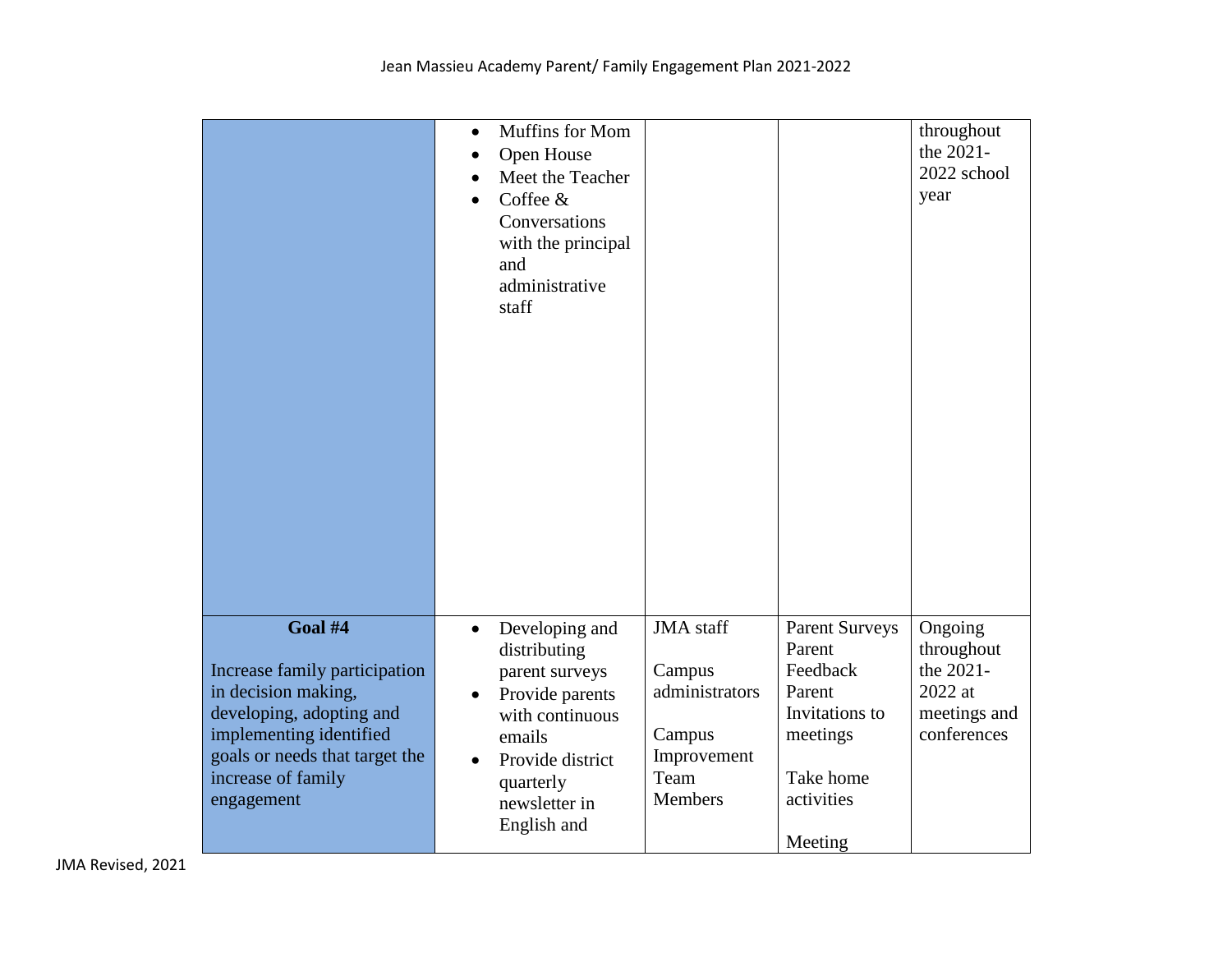|                                                                                                                                                                                                                                                                                              | Spanish<br>Recruiting parent<br>volunteers<br>Using social apps<br>to send out<br>information such<br>as Remind<br>Using social<br>$\bullet$<br>media networks<br>such as Facebook<br>"Coffee and<br>Conversations"<br>with Principal<br>Quarterly open<br>meeting to<br>discuss school<br>topics | Parent Liaison<br>Meetings<br><b>LPAC</b><br>Members<br>Outside<br>education<br>professionals<br>Regional<br>Education<br>Service<br>Centers        | agendas/notes<br><b>Title I Meeting</b><br>notes/agenda                                                                                                             |                                                                                                       |
|----------------------------------------------------------------------------------------------------------------------------------------------------------------------------------------------------------------------------------------------------------------------------------------------|---------------------------------------------------------------------------------------------------------------------------------------------------------------------------------------------------------------------------------------------------------------------------------------------------|-----------------------------------------------------------------------------------------------------------------------------------------------------|---------------------------------------------------------------------------------------------------------------------------------------------------------------------|-------------------------------------------------------------------------------------------------------|
| Goal #5<br>Develop staff skills in<br>evidence based practices<br>that support families in<br>meeting their children's<br>learning benchmarks by<br>promoting and developing<br>family engagement as a core<br>strategy to improve teaching<br>and learning among all<br>educators and staff | Provide for<br>$\bullet$<br>structured<br>staff/professional<br>development out<br>of district on<br>family<br>engagement<br>Provide<br>$\bullet$<br>Structured<br>staff/professional<br>development in<br>district targeting<br>family<br>engagement                                             | <b>JMA</b> staff<br>Pre-K staff<br>Campus<br>Administrators<br>Outside<br>Education<br>professionals<br>Regional<br>Education<br>Service<br>Centers | Supplies and<br>funds for<br>professional<br>development<br>Meeting<br>agendas/notes<br>Family<br>engagement<br>materials and<br>supplies to host<br>the activities | Ongoing<br>professional<br>development<br>opportunities<br>and days for<br>the 2021-22<br>school year |